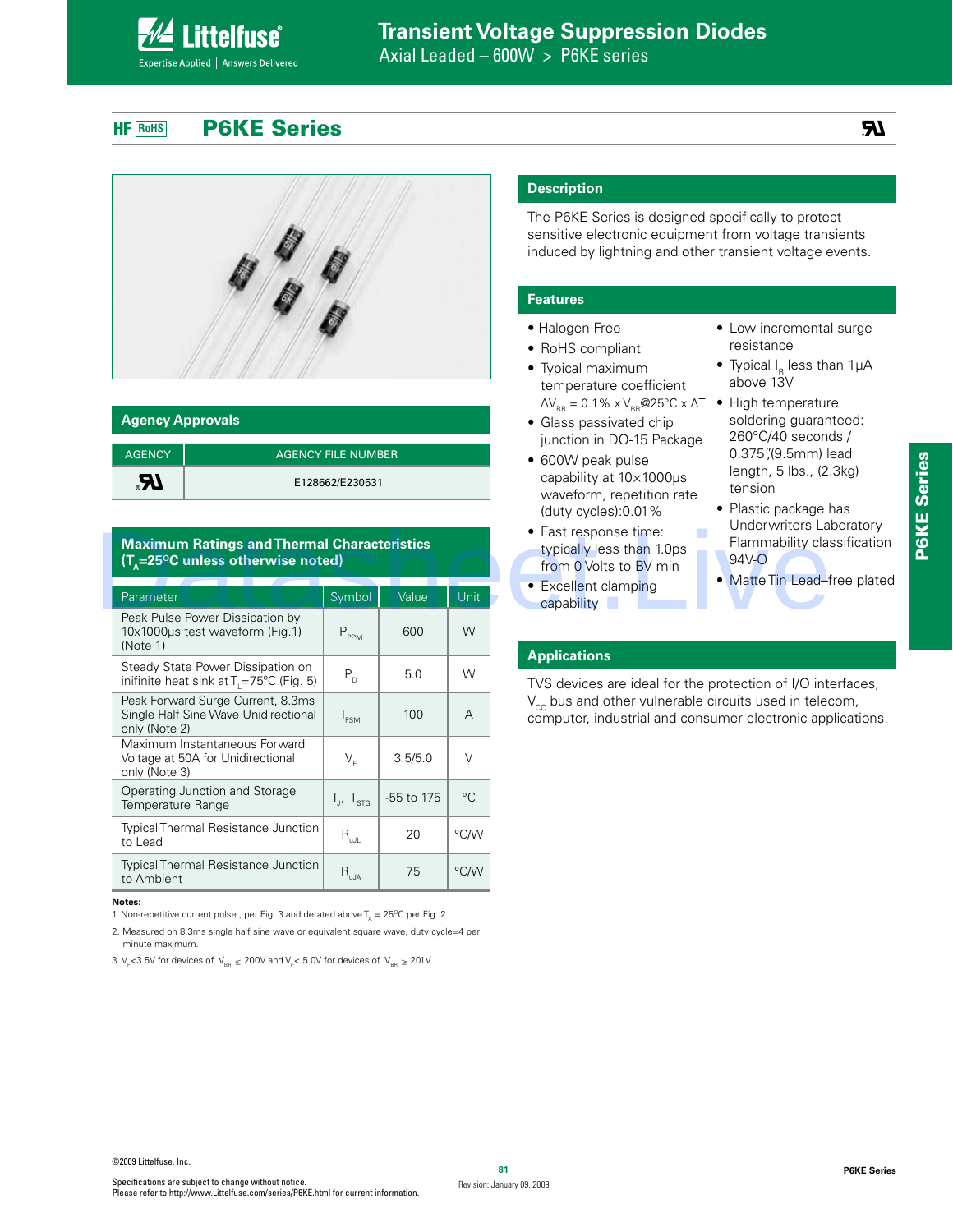## **Transient Voltage Suppression Diodes**

Axial Leaded – 600W > P6KE series



#### **Electrical Characteristics**

| Part<br><b>Number</b><br>(Uni) | Part<br><b>Number</b><br>(B <sub>i</sub> ) | <b>Reverse</b><br>Stand off<br>Voltage V <sub>R</sub> |            | <b>Breakdown</b><br>Voltage V <sub>BR</sub><br>(Volts) $@I_{\tau}$ | <b>Test</b><br>Current<br>ı+ | Maximum<br>Clamping<br>Voltage<br>$V_c$ $@$ $V_{pp}$ | <b>Maximum</b><br>Peak<br><b>Pulse</b><br>Current I <sub>pp</sub> | Maximum<br><b>Reverse</b><br>Leakage<br>$I_R @ V_R$ | Agency<br>Approval<br><b>JR</b> |
|--------------------------------|--------------------------------------------|-------------------------------------------------------|------------|--------------------------------------------------------------------|------------------------------|------------------------------------------------------|-------------------------------------------------------------------|-----------------------------------------------------|---------------------------------|
|                                |                                            | (Volts)                                               | <b>MIN</b> | <b>MAX</b>                                                         | (mA)                         | (V)                                                  | (A)                                                               | $(\mu A)$                                           |                                 |
| <b>P6KE6.8A</b>                | P6KE6.8CA                                  | 5.80                                                  | 6.45       | 7.14                                                               | 10                           | 10.5                                                 | 58.1                                                              | 1000                                                | X                               |
| <b>P6KE7.5A</b>                | P6KE7.5CA                                  | 6.40                                                  | 7.13       | 7.88                                                               | 10                           | 11.3                                                 | 54.0                                                              | 500                                                 | $\times$                        |
| <b>P6KE8.2A</b>                | P6KE8.2CA                                  | 7.02                                                  | 7.79       | 8.61                                                               | 10                           | 12.1                                                 | 50.4                                                              | 200                                                 | $\overline{\mathsf{X}}$         |
| P6KE9.1A                       | P6KE9.1CA                                  | 7.78                                                  | 8.65       | 9.55                                                               | $\mathbf{1}$                 | 13.4                                                 | 45.5                                                              | 50                                                  | X                               |
| P6KE10A                        | P6KE10CA                                   | 8.55                                                  | 9.50       | 10.50                                                              | $\mathbf{1}$                 | 14.5                                                 | 42.1                                                              | 10                                                  | $\overline{\mathsf{X}}$         |
| P6KE11A                        | P6KE11CA                                   | 9.40                                                  | 10.50      | 11.60                                                              | $\mathbf{1}$                 | 15.6                                                 | 39.1                                                              | 5                                                   | $\mathsf X$                     |
| P6KE12A                        | P6KE12CA                                   | 10.20                                                 | 11.40      | 12.60                                                              | $\mathbf{1}$                 | 16.7                                                 | 36.5                                                              | 5                                                   | $\mathsf X$                     |
| P6KE13A                        | P6KE13CA                                   | 11.10                                                 | 12.40      | 13.70                                                              | $\mathbf{1}$                 | 18.2                                                 | 33.5                                                              | $\mathbf{1}$                                        | X                               |
| P6KE15A                        | P6KE15CA                                   | 12.80                                                 | 14.30      | 15.80                                                              | $\mathbf{1}$                 | 21.2                                                 | 28.8                                                              | $\mathbf{1}$                                        | $\mathsf X$                     |
| P6KE16A                        | P6KE16CA                                   | 13.60                                                 | 15.20      | 16.80                                                              | $\mathbf{1}$                 | 22.5                                                 | 27.1                                                              | $\mathbf{1}$                                        | $\mathsf X$                     |
| P6KE18A                        | P6KE18CA                                   | 15.30                                                 | 17.10      | 18.90                                                              | $\mathbf{1}$                 | 25.2                                                 | 24.2                                                              | $\mathbf{1}$                                        | $\mathsf X$                     |
| P6KE20A                        | P6KE20CA                                   | 17.10                                                 | 19.00      | 21.00                                                              | $\mathbf{1}$                 | 27.7                                                 | 22.0                                                              | $\mathbf{1}$                                        | X                               |
| P6KE22A                        | P6KE22CA                                   | 18.80                                                 | 20.90      | 23.10                                                              | $\mathbf{1}$                 | 30.6                                                 | 19.9                                                              | $\mathbf{1}$                                        | $\mathsf X$                     |
| P6KE24A                        | P6KE24CA                                   | 20.50                                                 | 22.80      | 25.20                                                              | $\mathbf{1}$                 | 33.2                                                 | 18.4                                                              | $\mathbf{1}$                                        | $\mathsf X$                     |
| P6KE27A                        | P6KE27CA                                   | 23.10                                                 | 25.70      | 28.40                                                              | $\mathbf{1}$                 | 37.5                                                 | 16.3                                                              | $\mathbf{1}$                                        | $\mathsf X$                     |
| P6KE30A                        | P6KE30CA                                   | 25.60                                                 | 28.50      | 31.50                                                              | $\mathbf{1}$                 | 41.4                                                 | 14.7                                                              | $\mathbf{1}$                                        | X                               |
| P6KE33A                        | P6KE33CA                                   | 28.20                                                 | 31.40      | 34.70                                                              | $\mathbf{1}$                 | 45.7                                                 | 13.3                                                              | $\mathbf{1}$                                        | $\mathsf X$                     |
| P6KE36A                        | P6KE36CA                                   | 30.80                                                 | 34.20      | 37.80                                                              | $\mathbf{1}$                 | 49.9                                                 | 12.2                                                              | $\mathbf{1}$                                        | $\mathsf X$                     |
| P6KE39A                        | P6KE39CA                                   | 33.30                                                 | 37.10      | 41.00                                                              | $\mathbf{1}$                 | 53.9                                                 | 11.3                                                              | $\mathbf{1}$                                        | $\mathsf X$                     |
| P6KE43A                        | P6KE43CA                                   | 36.80                                                 | 40.90      | 45.20                                                              | $\mathbf{1}$                 | 59.3                                                 | 10.3                                                              | $\mathbf{1}$                                        | X                               |
| P6KE47A                        | P6KE47CA                                   | 40.20                                                 | 44.70      | 49.40                                                              | $\mathbf{1}$                 | 64.8                                                 | 9.4                                                               | $\mathbf{1}$                                        | $\mathsf X$                     |
| P6KE51A                        | P6KE51CA                                   | 43.60                                                 | 48.50      | 53.60                                                              | $\mathbf{1}$                 | 70.1                                                 | 8.7                                                               | $\mathbf{1}$                                        | $\mathsf X$                     |
| P6KE56A                        | P6KE56CA                                   | 47.80                                                 | 53.20      | 58.80                                                              | $\mathbf{1}$                 | 77.0                                                 | 7.9                                                               | $\mathbf{1}$                                        | $\mathsf X$                     |
| P6KE62A                        | P6KE62CA                                   | 53.00                                                 | 58.90      | 65.10                                                              | $\mathbf{1}$                 | 85.0                                                 | 7.2                                                               | $\mathbf{1}$                                        | X                               |
| P6KE68A                        | P6KE68CA                                   | 58.10                                                 | 64.60      | 71.40                                                              | $\mathbf{1}$                 | 92.0                                                 | 6.6                                                               | $\mathbf{1}$                                        | $\mathsf X$                     |
| P6KE75A                        | P6KE75CA                                   | 64.10                                                 | 71.30      | 78.80                                                              | 1                            | 103.0                                                | 5.9                                                               | $\mathbf{1}$                                        | $\mathsf X$                     |
| P6KE82A                        | P6KE82CA                                   | 70.10                                                 | 77.90      | 86.10                                                              | $\mathbf{1}$                 | 113.0                                                | 5.4                                                               | $\mathbf{1}$                                        | $\mathsf X$                     |
| P6KE91A                        | P6KE91CA                                   | 77.80                                                 | 86.50      | 95.50                                                              | $\mathbf{1}$                 | 125.0                                                | 4.9                                                               | $\mathbf{1}$                                        | X                               |
| <b>P6KE100A</b>                | P6KE100CA                                  | 85.50                                                 | 95.00      | 105.00                                                             | $\mathbf{1}$                 | 137.0                                                | 4.5                                                               | $\mathbf{1}$                                        | $\mathsf X$                     |
| P6KE110A                       | P6KE110CA                                  | 94.00                                                 | 105.00     | 116.00                                                             | $\mathbf{1}$                 | 152.0                                                | 4.0                                                               | $\mathbf{1}$                                        | $\mathsf X$                     |
| <b>P6KE120A</b>                | P6KE120CA                                  | 102.00                                                | 114.00     | 126.00                                                             | $\mathbf{1}$                 | 165.0                                                | 3.7                                                               | $\mathbf{1}$                                        | $\mathsf X$                     |
| <b>P6KE130A</b>                | P6KE130CA                                  | 111.00                                                | 124.00     | 137.00                                                             | 1                            | 179.0                                                | 3.4                                                               | $\mathbf{1}$                                        | X                               |
| <b>P6KE150A</b>                | P6KE150CA                                  | 128.00                                                | 143.00     | 158.00                                                             | $\mathbf{1}$                 | 207.0                                                | 2.9                                                               | $\mathbf{1}$                                        | $\mathsf X$                     |
| <b>P6KE160A</b>                | P6KE160CA                                  | 136.00                                                | 152.00     | 168.00                                                             | 1                            | 219.0                                                | 2.8                                                               | $\mathbf{1}$                                        | $\mathsf X$                     |
| <b>P6KE170A</b>                | P6KE170CA                                  | 145.00                                                | 162.00     | 179.00                                                             | $\mathbf{1}$                 | 234.0                                                | 2.6                                                               | $\mathbf{1}$                                        | $\mathsf X$                     |
| <b>P6KE180A</b>                | P6KE180CA                                  | 154.00                                                | 171.00     | 189.00                                                             | 1                            | 246.0                                                | 2.5                                                               | $\mathbf{1}$                                        | X                               |
| <b>P6KE200A</b>                | P6KE200CA                                  | 171.00                                                | 190.00     | 210.00                                                             | $\mathbf{1}$                 | 274.0                                                | 2.2                                                               | $\mathbf{1}$                                        | $\mathsf X$                     |
| <b>P6KE220A</b>                | P6KE220CA                                  | 185.00                                                | 209.00     | 231.00                                                             | 1                            | 328.0                                                | 1.9                                                               |                                                     | $\mathsf X$                     |
| <b>P6KE250A</b>                | P6KE250CA                                  | 214.00                                                | 237.00     | 263.00                                                             | $\mathbf{1}$                 | 344.0                                                | 1.8                                                               | $\mathbf{1}$                                        | X                               |
| P6KE300A                       | P6KE300CA                                  | 256.00                                                | 285.00     | 315.00                                                             | 1                            | 414.0                                                | 1.5                                                               | $\mathbf{1}$                                        | X                               |
| <b>P6KE350A</b>                | P6KE350CA                                  | 300.00                                                | 332.00     | 368.00                                                             | $\mathbf{1}$                 | 482.0                                                | 1.3                                                               | $\mathbf{1}$                                        | X                               |
| P6KE400A                       | P6KE400CA                                  | 342.00                                                | 380.00     | 420.00                                                             | 1                            | 548.0                                                | 1.1                                                               | $\mathbf{1}$                                        | X                               |
| <b>P6KE440A</b>                | P6KE440CA                                  | 376.00                                                | 418.00     | 462.00                                                             | $\mathbf{1}$                 | 602.0                                                | 1.0                                                               | $\mathbf{1}$                                        | X                               |
| <b>P6KE480A</b>                | P6KE480CA                                  | 408.00                                                | 456.00     | 504.00                                                             | $\mathbf{1}$                 | 658.0                                                | 0.9                                                               | $\mathbf{1}$                                        |                                 |
| <b>P6KE510A</b>                | P6KE510CA                                  | 434.00                                                | 485.00     | 535.00                                                             | $\mathbf{1}$                 | 698.0                                                | 0.9                                                               | $\mathbf{1}$                                        |                                 |
| <b>P6KE530A</b>                | P6KE530CA                                  | 477.00                                                | 503.50     | 556.50                                                             | $\mathbf{1}$                 | 725.0                                                | 0.8                                                               | $\mathbf{1}$                                        |                                 |
| <b>P6KE540A</b>                | P6KE540CA                                  | 486.00                                                | 513.00     | 567.00                                                             | $\mathbf{1}$                 | 740.0                                                | 0.8                                                               | $\mathbf{1}$                                        |                                 |
| <b>P6KE550A</b>                | P6KE550CA                                  | 495.00                                                | 522.50     | 577.50                                                             | 1                            | 760.0                                                | 0.8                                                               | $\mathbf{1}$                                        |                                 |
| <b>P6KE600A</b>                | P6KE600CA                                  | 512.00                                                | 570.00     | 630.00                                                             | $\mathbf{1}$                 | 828.0                                                | 0.75                                                              | $\mathbf{1}$                                        |                                 |

For bidirectional type having  $V_R$  of 10 volts and less, the  $I_R$  limit is double.

For parts without A, the V<sub>BR</sub> is  $\pm$  10% and V<sub>C</sub> is 5% higher than with A parts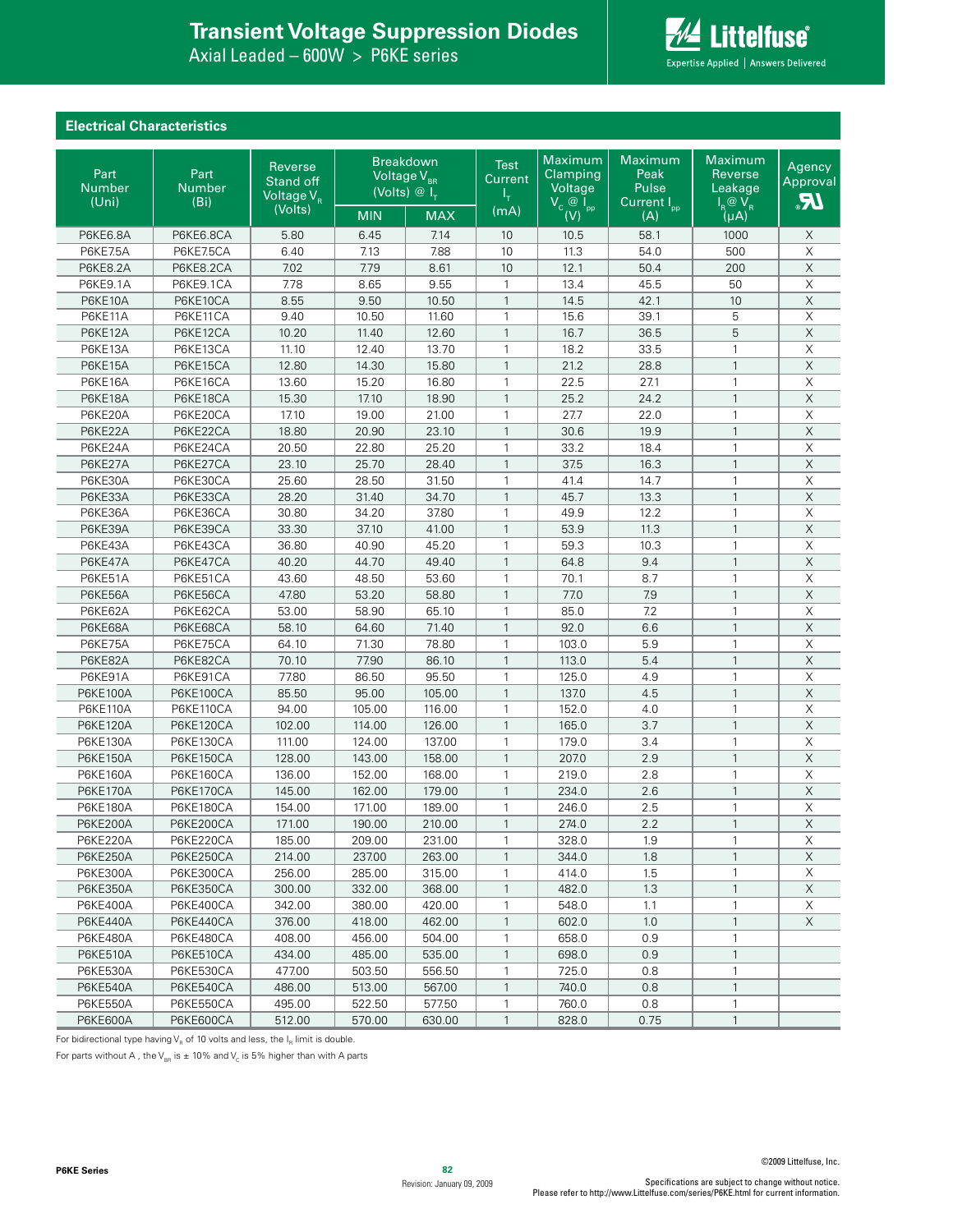

## **Transient Voltage Suppression Diodes**

Axial Leaded – 600W > P6KE series

#### Ratings and Characteristic Curves (T<sub>A</sub>=25°C unless otherwise noted)

#### **Figure 1 - Peak Pulse Power Rating Figure 2 - Pulse Derating Curve**





#### **Figure 3 - Pulse Waveform**





#### **Figure 5 - Steady State Power Derating Curve**

#### **Figure 4 - Typical Junction Capacitance Uni-Directional**



#### **Figure 6 - Maximum Non-Repetitive Forward Surge Current**



**<sup>83</sup>** ©2009 Littelfuse, Inc.

Specifications are subject to change without notice. Please refer to http://www.Littelfuse.com/series/P6KE.html for current information.

**P6KE Series**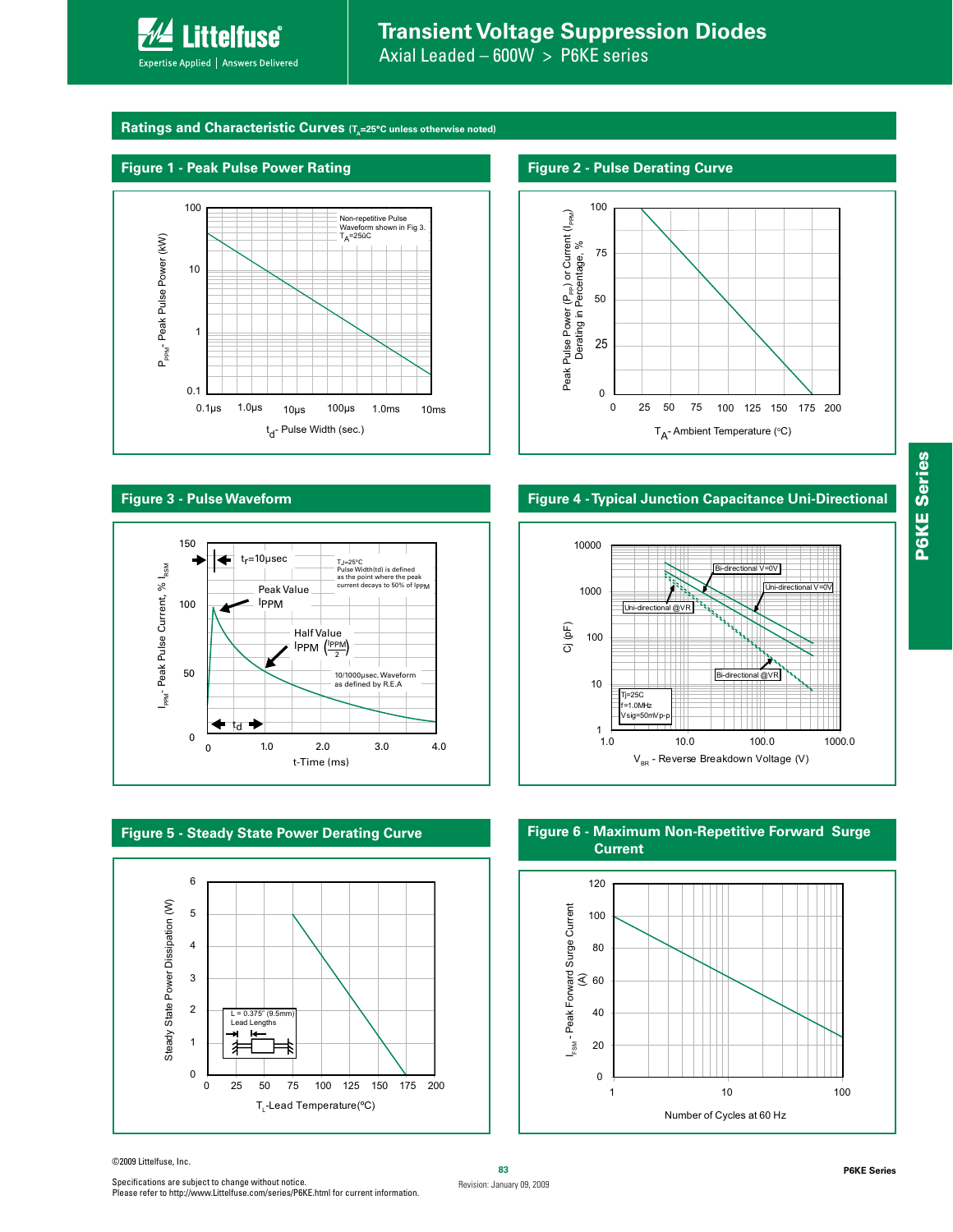

#### **Soldering Parameters**

| <b>Reflow Condition</b> |                                                           | Lead-free assembly |  |
|-------------------------|-----------------------------------------------------------|--------------------|--|
|                         | - Temperature Min $(T_{s(min)})$                          | $150^{\circ}$ C    |  |
| Pre Heat                | - Temperature Max $(T_{s(max)})$                          | 200°C              |  |
|                         | -Time (min to max) $(t_*)$                                | $60 - 180$ secs    |  |
| $(T1)$ to peak          | Average ramp up rate (Liquidus Temp                       | 3°C/second max     |  |
|                         | $T_{S(max)}$ to $T_{L}$ - Ramp-up Rate                    | 3°C/second max     |  |
| Reflow                  | - Temperature (T <sub>1</sub> ) (Liquidus)                | $217^{\circ}$ C    |  |
|                         | -Time (min to max) $(t_*)$                                | $60 - 150$ seconds |  |
|                         | Peak Temperature (T <sub>e</sub> )                        | $260^{+0/5}$ °C    |  |
| Temperature $(t_{p})$   | Time within 5°C of actual peak                            | $20 - 40$ seconds  |  |
| Ramp-down Rate          |                                                           | 6°C/second max     |  |
|                         | Time 25 $\degree$ C to peak Temperature (T <sub>o</sub> ) | 8 minutes Max.     |  |
| Do not exceed           |                                                           | $280^{\circ}$ C    |  |



#### **Flow/Wave Soldering (Solder Dipping)**

| <b>Peak Temperature:</b> | $265\degree C$ |
|--------------------------|----------------|
| Dipping Time:            | 10 seconds     |
| Soldering:               | 1 time         |

#### **Physical Specifications**

| Weight          | $0.015$ oz., $0.4q$                                                     |
|-----------------|-------------------------------------------------------------------------|
| Case            | JEDEC DO-204AC (DO-15) molded<br>plastic body over passivated junction. |
| <b>Polarity</b> | Color band denotes the cathode except<br>Bipolar.                       |
| <b>Terminal</b> | Matte Tin axial leads, solderable per<br>JESD22-B102D.                  |

## **Environmental Specifications**

| <b>Temperature Cycle</b>  | JESD22-A104  |
|---------------------------|--------------|
| <b>Pressure Cooker</b>    | JESD 22-A102 |
| <b>High Temp. Storage</b> | JESD22-A103  |
| <b>HTRB</b>               | JESD22-A108  |
| <b>Thermal Shock</b>      | JFSD22-A106  |

#### **Dimensions**



| <b>Dimensions</b> |                   | Inches | <b>Millimeters</b> |      |  |
|-------------------|-------------------|--------|--------------------|------|--|
|                   | Min<br><b>Max</b> |        | Min<br><b>Max</b>  |      |  |
| А                 | 1.000             |        | 25.40              |      |  |
| R                 | 0.230             | 0.300  | 5.80               | 7.60 |  |
|                   | 0.028             | 0.034  | 0.71               | 0.86 |  |
|                   | 0.104             | 0.140  | 2.60               | 3.60 |  |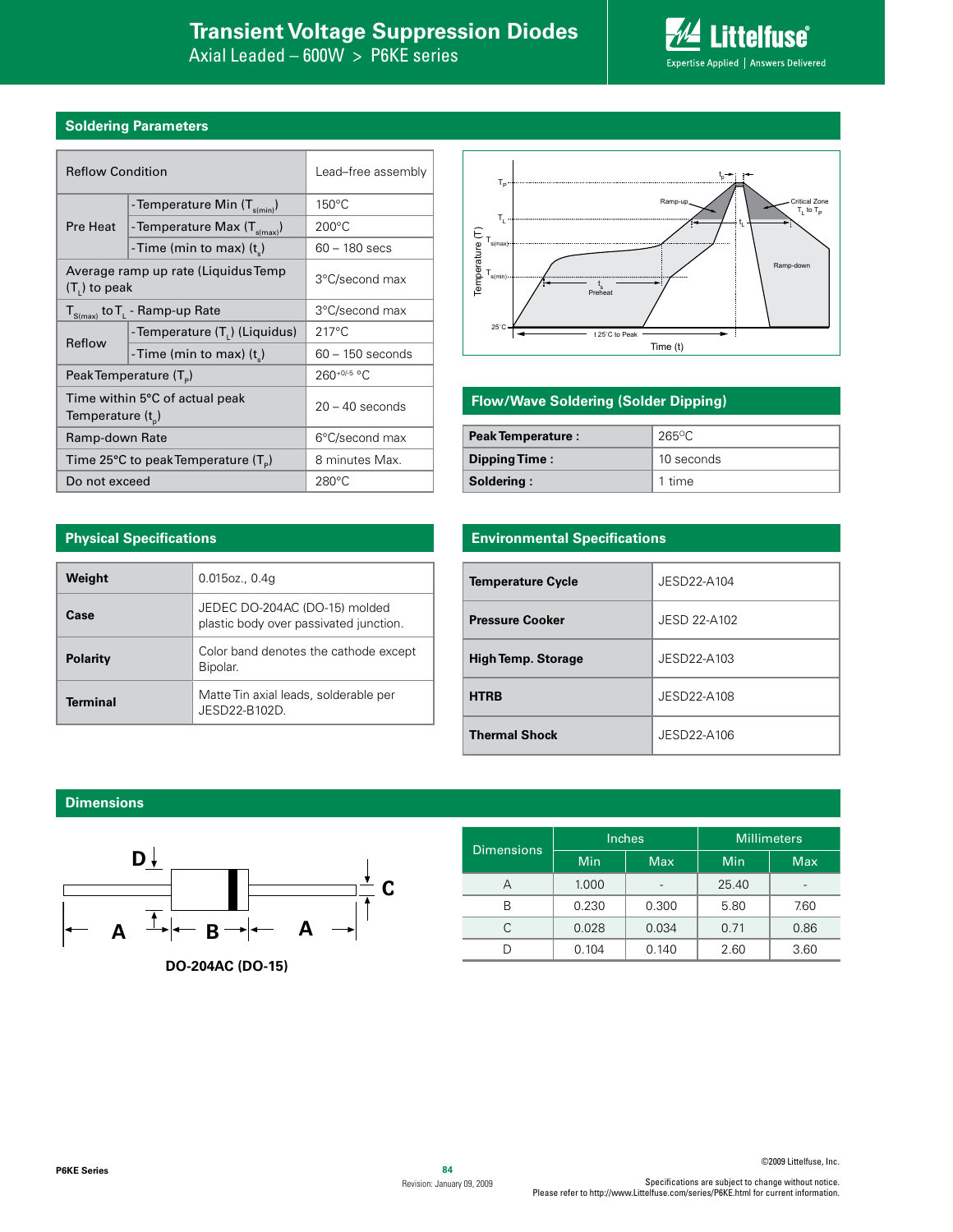

Axial Leaded – 600W > P6KE series

#### **Part Numbering System**







#### **Packaging**

| <b>Part Number</b> | Component<br>Package | Quantity | Packaging<br>Option | <b>Packaging Specification</b>           |
|--------------------|----------------------|----------|---------------------|------------------------------------------|
| P6KExxxXX          | DO-204AC             | 4000     | Tape & Reel         | EIA STD RS-296E                          |
| P6KExxxXX-B        | DO-204AC             | 1000     | <b>BULK</b>         | Littelfuse Concord Packing Spec. DM-0016 |